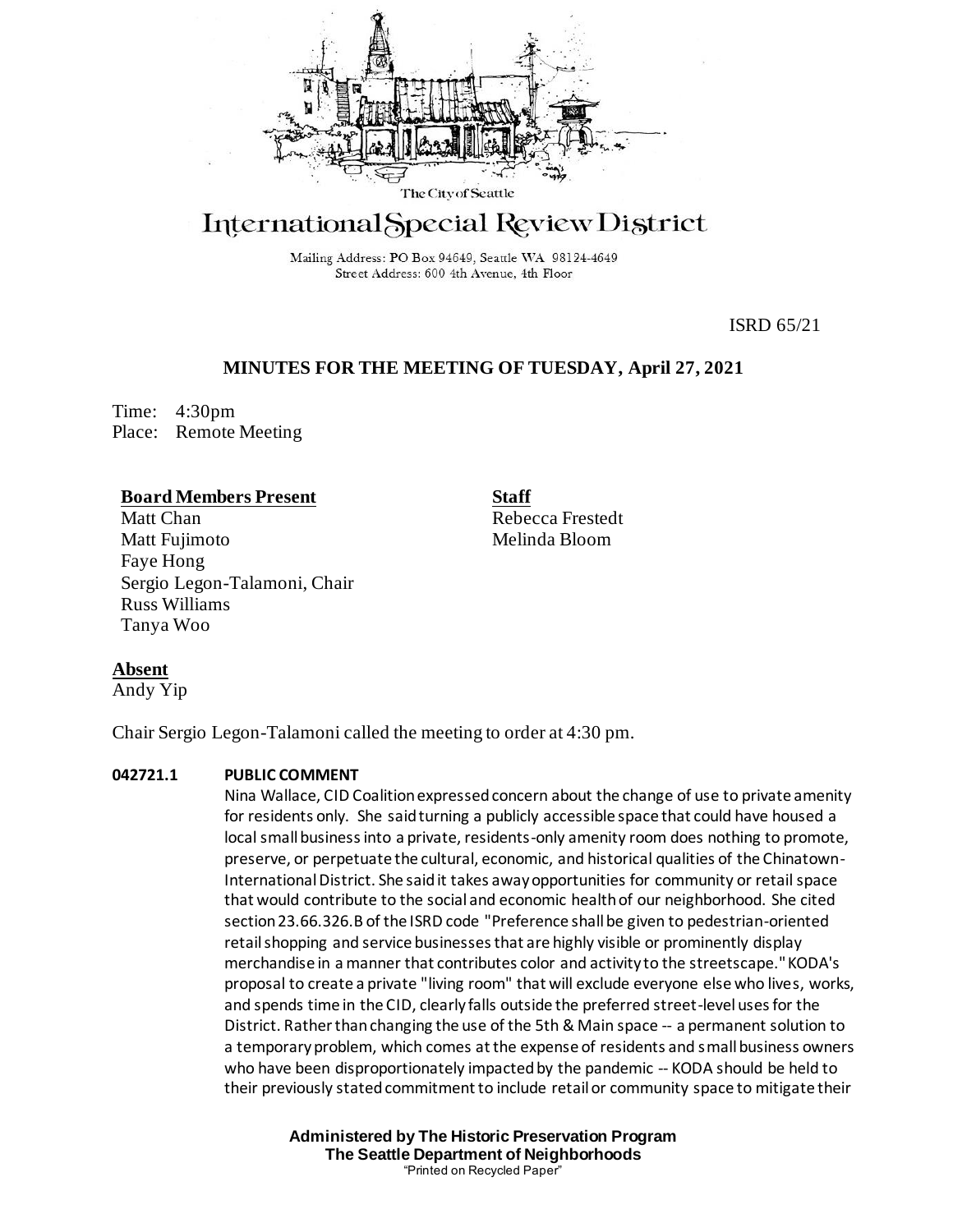impact on the CID community as the first luxury high-rise. This proposal is contradictory to the ISRD mandate and guidelines and should be rejected.

Ms. Frestedt said all public comment is entered into the public records and is forwarded to DON Director.

### **042721.2 CERTIFICATE OF APPROVAL**

## 042721.21 450 S. Main St. - KODA *Applicant:* Yang Lee, Da-Li International

Ms. Frestedt explained the proposed change of use from commercial to residential amenity space (696 sq. ft.) Exhibits included plans. She said the zone is IDR/C. The site is located outside of the Asian Design Character District, the Retail Core and the Street-Level Use Requirement overlay within SMC 23.66. A Certificate of Approval for installation of artwork was approved in March 2021. A Certificate of Approval for Final Design of the building was issued in January 2019. The Board received a briefing on the proposed use in March 2021.

Gary Lin, Da-Li,said he spoke with Shanti Bresnau, SCIDPDA,about opportunities for use of the space. He said she shared his similar sentiment that there is no tenant available in this market. He said they will stay in touch. He said he is actively marketing the Retail North and Retail East and Koda Gallery spaces. He said he has no prospective tenant for the Gallery space. He said he has had preliminary conversations with a couple of prospective retailers for the Retail North and Retail East spaces. He said Retail East is currently office use and needs to be converted back to retail. He said finding tenants is a big challenge in this market.

Mr. Chan asked if the marketing team has had other substantive conversations outside of SCIDPDA.

Mr. Lin said that while the space is heavily marketed, he has had no direct contact with other local organizations. He said he has spoken to Interim but not about this space.

Mr. Chan asked about potential tenants for north and east retail spaces.

Mr. Lin said they will stay as retail. He said he has two prospects of restaurant use.

Mr. Chan asked how Da-Li respondsto community members who pushed against this development and was promised this would be a public space. He said it was a hard-fought effort for community access to the space. He asked how it contributes to opening up to the community, to traffic, and how will this fit into community culture. He asked what their response to the community is.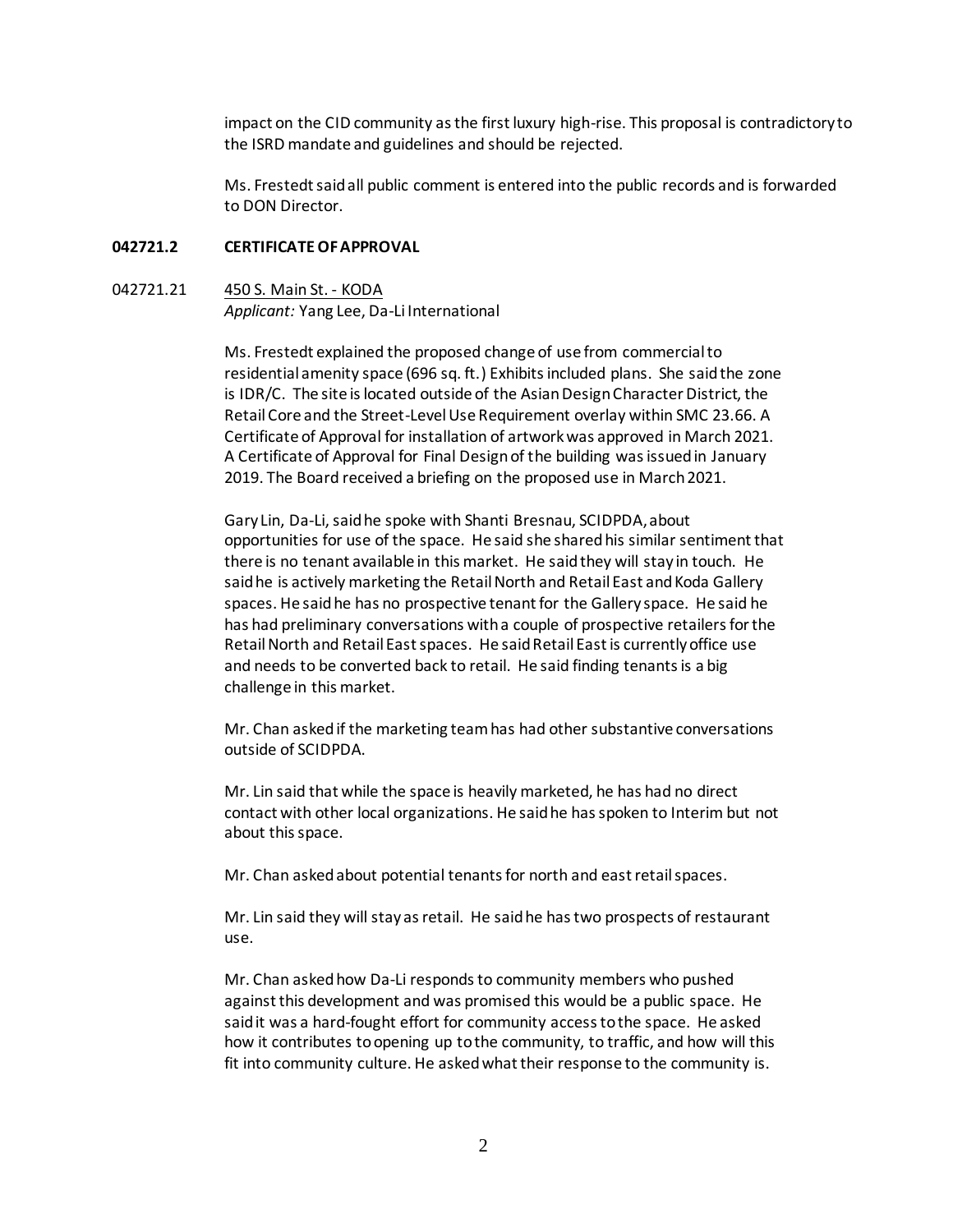Mr. Lin said the overall project brings a lot to the community with streetscape and landscape, retail north and east. He said they will weigh consideration about could happen at gallery space. He said even if COVID impacts are far reaching, they prefer an activated space over dark, empty, vacant space. He said they will provide good lighting in area.

Mr. Chan said from the description he is not sure what the gallery / art space would be other than a luxury view into life there. He said the Panama Hotel reflects the history and culture of the area. He said the drawings seem exclusive and privileged. He said he was concerned about how it reflects in the community.

Mr. Lin said the condo pricing is not for luxury high end product. He said the gallery is just a seating and gathering space that will be used for activation rather than left dark.

Mr. Chan asked if they have considered local artists or installations on a revolving basis that reflects the community.

Ms. Woo asked if outreach had been done to community or potential buyers to get their take on this change.

Mr. Lin said they haven't done a specific event or community outreach for this space, but that they're talking to potential buyers all the time.

Ms. Woo askedif this is a permanent change.

Mr. Lin said yes.

Yang Lee said they reached out to Shanti and had a long discussion – she mentioned retail it is not easy. He said this is the best they can do.

There was discussion about the entrances and access points.

Ms. Woo asked if the lobby will be a hallway of sorts.

Mr. Lin said yes, along with property management and lobby functions.

Ms. Woo said Retail North and Retail East are not leased out yet and said they might miss out on opportunity. She asked if other options were considered.

Mr. Lin said they considered many things; this has been a challenge. He said it hasn't been a knee-jerk reaction. He said they prefer to have rent coming in and activation and would hate for the space to site vacant.

Mr. Chan asked if they considered other local coffee bar operators. He suggested seeking one from outside the neighborhood that could transition to a locally owned business.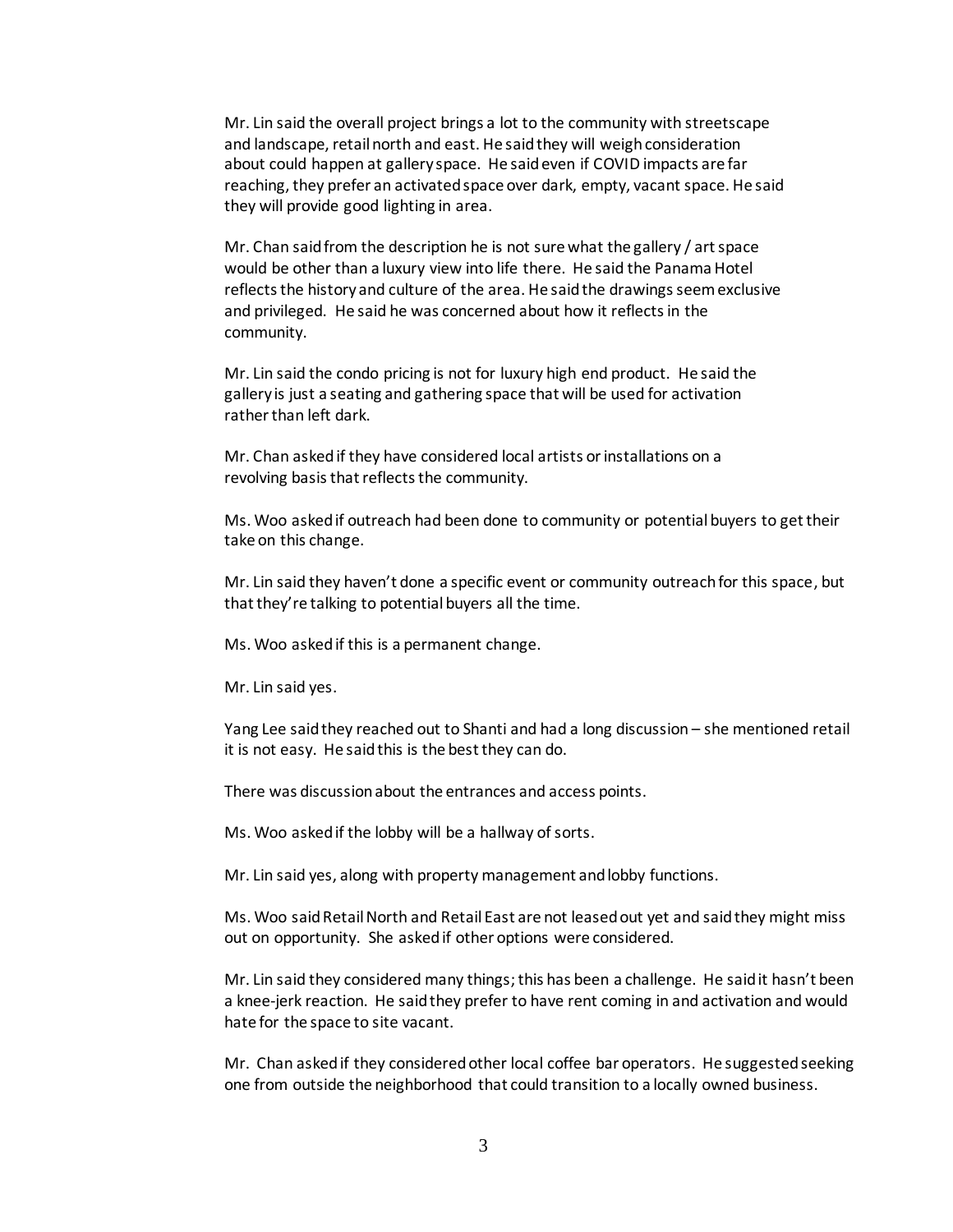Mr. Lin said he has done broad outreach and there is no interest.

Mr. Williams suggested a coffee cart scenario on a temporary basis until the market changes.

Mr. Lin said they plan on a piano, lights, and speaker; in the future it could be converted back.

Mr. Williams asked if there is a required percentage of retail they are supposed to have.

Ms. Frestedt said not at this location.

Ms. Woo asked if the gallery enclosed.

Mr. Lin said no; it is open, the lines are just a delineation.

Mr. Fujimoto wanted clarity about descriptors used and asked how it would be used as a performance space.

Mr. Lee said the floor level is above sidewalk level so we said is it 'stage like'. It has higher visibility. He said the residents want meeting space for family and friends. He said many local residents appreciate their ideas.

Ms. Woo asked where the sales office would be located.

Mr. Lin said it would be within the building. It won't be a separate sales office; it will be part of the building.

Ms. Woo said currently Retail East is being used as sales office and asked who will apply to change that back to retail.

Mr. Lin asked it will convert back to retail when they have a tenant. He said it is likely Koda will apply for change in use.

Ms. Frestedt noted the drawing doesn't accurately reflect the conversion of Retail E to office use. She said it is important to condition any decision on submission of plans reflecting the correct current use.

Mr. Lin said they are happy to condition gallery conversation and tie it to use conversion.

Mr. Chan said the Ordinance gives the board no jurisdiction over use of space. He said it is frustrating and a failing in the City that the Board can't represent what the community has been promised to what they are feeling. He said he joined the board to be a custodian of what happens in the CID. He noted the changing of Board members over the course of the project and said many here were not on board when this project was reviewed and approved. He said a precedent is being set where a developer can make promises to the community and then turn their back. He said if a promise is made, a developer must, to the best of their ability, do what was promised.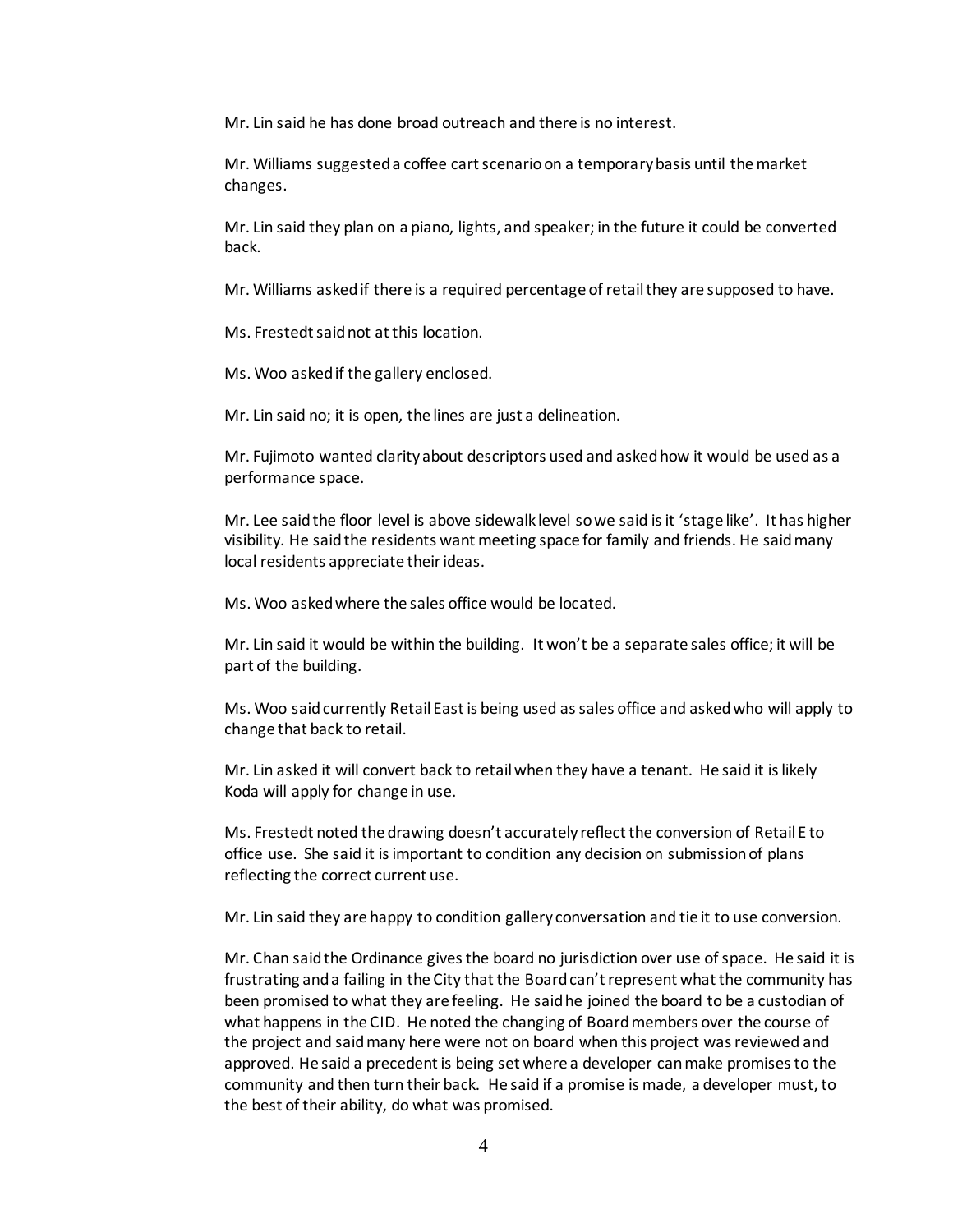Ms. Woo said having a sales office is important and using Koda Gallery to represent is a good idea. She hoped they would come forward with Retail East as commercial space. She said she agreed with Mr. Chan and said she wasn't seated during the original project approval. She said hearing from the community and their unhappiness is saddening and a missed opportunity to develop excitement in this time.

Mr. Fujimoto said he appreciated Mr. Chan's comments regarding precedent. He said the applicant team had shown interest in corner retail and larger scale Retail North and Retail East. He said he appreciates Mr. Chan's comments and noted it is a larger problem with the City or the process. He said the board is reviewing application and at one time the applicant made a promise and is now going in a different direction. He said the team has talked about a welcoming aspect to the community.

Mr. Hong said he just came on the board a year ago and was not part of the review of Koda project. He said he has reservations about changing things approved by a former board. He said change from commercial to gallery space takes income away. He said he didn't want to second guess the project approval, whether the space was commercial or amenity it is changing now and maybe goes against what was agreed to before. He said the developer could rent it out as commercial space and have more income.

Mr. Williams said he echoed Mr. Chan's comments and that it was summarized correctly. He said in general he wished design team and developer would have taken the opportunity to engage the community more than what was done. He said there are missed opportunities. He said it falls back to the City process. He wished the developer had better transparency. It is unfortunate and he understands the leasing climate.

Ms. Frestedt said the proposed motion in the Staff Report is based on staff identifying relative Code sections and permitted uses and street level.

Action: I move that the International Special Review District Board recommend approval of a Certificate of Approval for use at 450 S. Main St.; site plan indicated as Retail E should be revised to correctly indicate its current use.

The Board directs staff to prepare a written recommendation of approval, based on consideration of the application submittal and Board discussion at the April 27, 2021 public meeting, and forward this written recommendation to the Department of Neighborhoods Director.

This action is based on the **following applicable sections of the International Special Review District Ordinance:** 

## **SMC 23.66.320 – Permitted uses**

#### **SMC 23.66.326 – Street-level uses**

F**.** Outside the Retail Core, development on lots abutting S. Jackson Street east of Interstate 5 and/or 12th Avenue S. as shown on Map B for [23.66.326](https://library.municode.com/wa/seattle/codes/municipal_code?nodeId=TIT23LAUSCO_SUBTITLE_IIILAUSRE_CH23.66SPREDI_SUBCHAPTER_IIIINSPREDI_23.66.326STVEUS) shall comply with the street-level use requirements set forth in Section [23.49.009.](https://library.municode.com/wa/seattle/codes/municipal_code?nodeId=TIT23LAUSCO_SUBTITLE_IIILAUSRE_CH23.49DOZO_SUBCHAPTER_IGEPR_23.49.009STVEUSRE)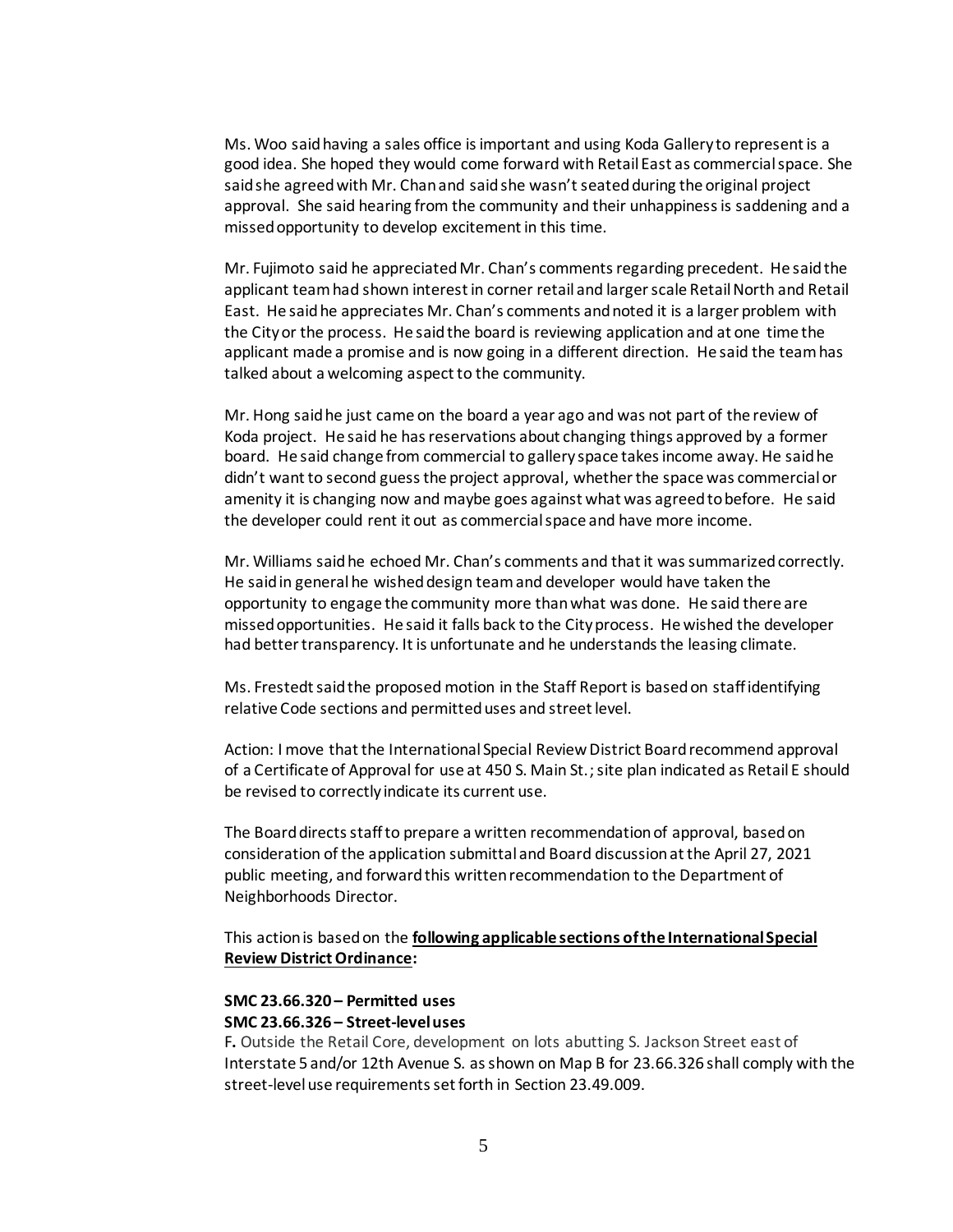G. To promote street-level activity in commercial structures outside the Retail Core, street level uses identified in subsection 23.66.326.B are required along a minimum of 50 percent of each street frontage of any structure that contains no residential uses and that is in an IDR zone or is in an IDM 75/85-150 zone. This standard may be waived by the Director of Neighborhoods, after consultation with the Board, if it is determined that the proposed uses and design of the structure at street-level are compatible with the character of the surrounding neighborhood and the goals and objectives of the International Special Review District and of the zone in which the structure is located.

MM/SC/MF/TW 3:1:1 Motion carried. Mr. Chan opposed. Mr. Hong abstained. Ms. Frestedt noted the challenge presented by an applicant with a commitment to the community who then comes back and reverses course. She said it is noted and is part of the record.

#### **042721.3 PROJECT BRIEFING**

#### 042721.31 **Hing Hay Park kiosk**

*Presenters:* Paul Wu, Wu Architecture

Briefing on proposed replacement and redesign of Hing Hay Park kiosk

Paul Wu proposed replacing the park sign. He said he represented Friends of Hing Hay Park and they would like input from the board on their proposal to beautify this corner of the park. Mr. Wu said he saw an interactive touch screen set up in China that he hopes to someday replicate here. He said this project will include installation of conduit to the kiosk to accommodate future interactive panels. He said the kiosk would be given to the Wing Luke Museum.

Ms. Woo asked if the bulletin board is a landmark.

Ms. Frestedt said the kiosk is not. She said the bulletin board at the Louisa is an individually designated landmark and is a contributing feature in the district; it has functioned there for generations. She said the Hing Hay kiosk is a later addition.

Ms. Woo asked when the current one was put in.

Mr. Fujimoto said it was a gift from the Mayor of Taipei in 1975.

Mr. Hong asked why there are no Chinese characters on the new kiosk. He said there are four sign panels, and it should be inclusive of the history of the neighborhood.

There was some discussion about numerology and whether or not 4 is an unlucky number.

Mr. Wu noted the connection to the four directions.

Ms. Frestedt said there is an opportunity to connect to the lantern and the different translations that were included.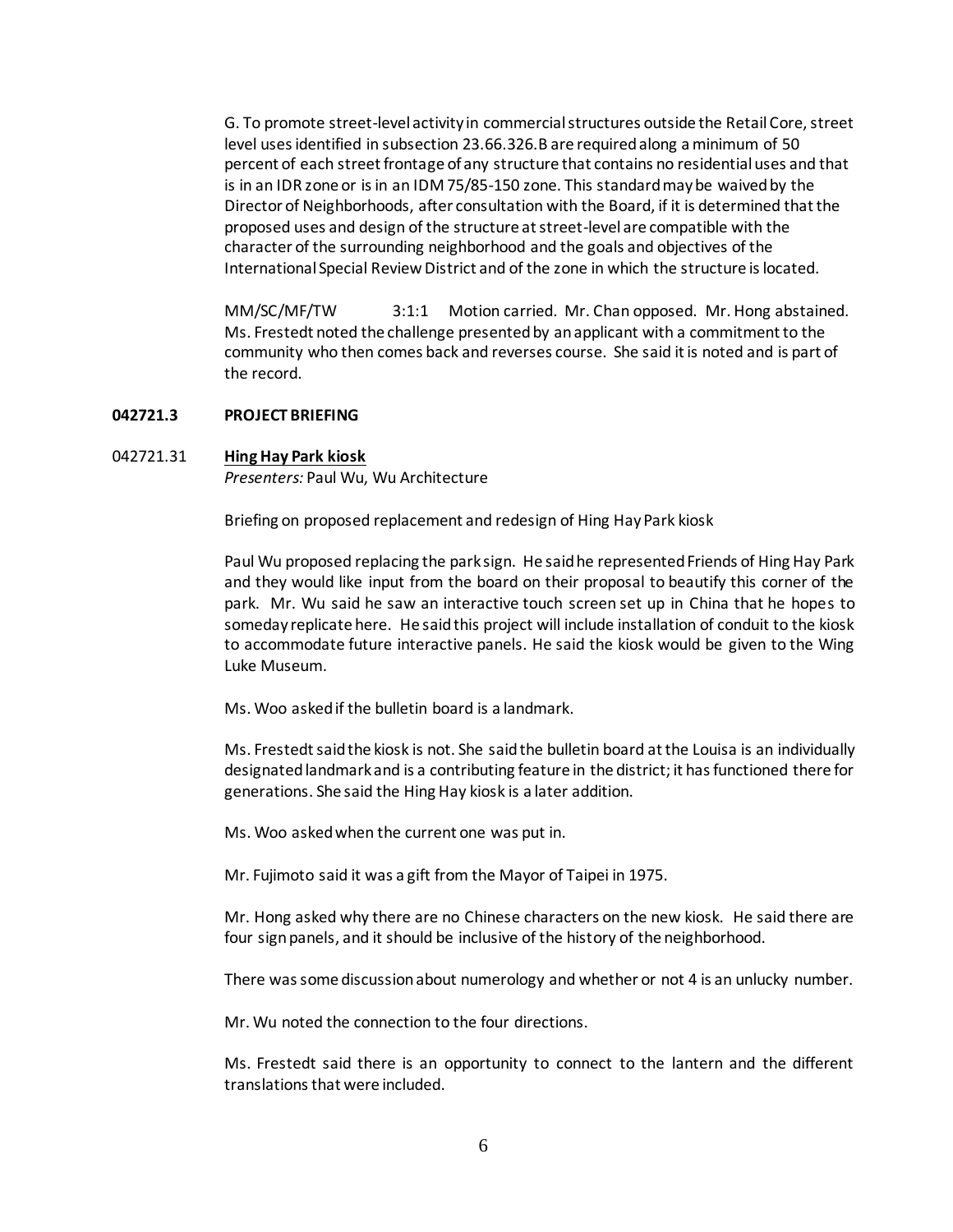Mr. Wu that most of the Chinatown Gate is steel; the new marquee will be made of steel that will look like wood so it will be long lasting. He said they want to make the kiosk vandalproof. He said the kiosk will be constructed off site.

Mr. Fujimoto appreciated conduit being placed underground. He appreciated the care being put into the kiosk design and was happy with the new vision for it.

Mr. Wu said they can fabricate the kiosk and apply anti-graffiti coating over the paint.

Ms. Woo asked if any outreach had been done to get community thoughts about replacing it.

Mr. Wu said as an architect he is always looking at beautification. He said the existing board is a more Hollywood version and he wants to provide a more accurate representation. He said Friends of Hing Hay Park agree it should be upgraded. He said the area is gentrifying, like it or not, and with the Republic project, they want to beautify the district. He said more eyes on the street is beneficial.

Ms. Woo said Japanese, Filipinos, Native Americans all want representation in the park. She said by taking away the current and putting in something new, how will they ensure community input.

Mr. Wu said he hopes to recognize history. He said Chinatown is made up of lots of different racial groups and is a landmark district.

Ms. Woo suggested doing some community outreach to hear what different communities thinks. She said next time the project comes before the Board, she'd like to hear how outreach has informed the project.

Mr. Fujimoto concurred with Ms. Woo and encouraged Friends of Hing Hay Park to explore how to engage more people. He said to explore how people feel about replacing existing kiosk.

Ms. Woo asked for more information about CPTED issues, more details about lighting and a maintenance plan.

Mr. Fujimoto commented on the geography of the park and the site plan and said a twopost marquee may offer more transparency than a four-sided kiosk.

Mr. Chan said it is an interesting project and was interested to see how it develops.

Mr. Hong supported the project.

Mr. Williams said he looked forward to seeing further progress and community involvement.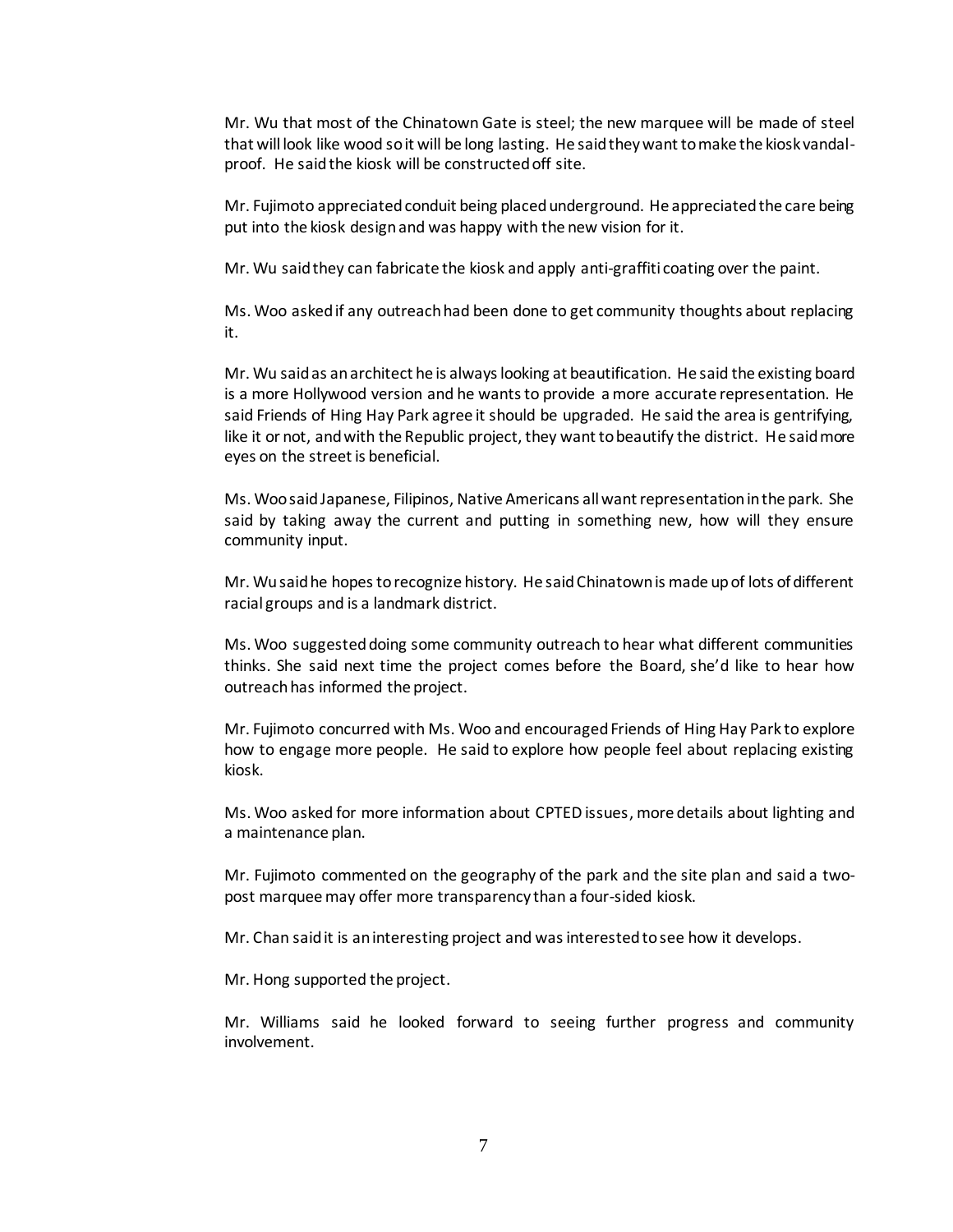#### **042721.4 BOARD BUSINESS**

Board members voted for Chair and Vice Chair through a virtual anonymous poll. Ms. Frestedt noted that a seventh vote was received; there are six members on the board. She said she wasn't sure how that occurred, but it did not impact the outcome. Board members voted unanimously for Matt Fujimoto as Chair and Matt Chan as Vice Chair.

Ms. Frestedt said she has been exploring alternate platforms for virtual meetings that will provide better access to community and interpreters. She said she is in process of getting licenses to hold meetings via Zoom which allows simultaneous interpretation and community members can follow the meeting in their own language. She said the City's Information Technology department does not allow Zoom and the Department of Neighborhoods received special approval to use it. She said she is working with the Communications Team to send a press release to the community papers. She noted that it is imperfect because some community members may not be able to access virtual meetings.

Mr. Chan said that is key; technology is automatically inequitable, and he wants to ensure equity.

Ms. Frestedt said she has been including application materials on agenda so people can view materials. She said she is target spring to hold new construction briefings but all is contingent on technology / Zoom.

Ms. Frestedt provided an update on Board terms. She said the existing board will serve until the pandemic allows in person election.

Mr. Chan said if briefings resume, he feels unprepared to delve into minutiae. He said Board review feels pro-forma because of the Ordinance. He said he felt like there was nothing the board could do except push it back to DON. He said the community says one thing, the Ordinance says another, and it seems like there is no equity in how decisions can be made.

Ms. Frestedt said some of these comments came up pre-COVID. She said there are some things the board does not have jurisdiction over, that are important to community. She said updates to Design Guidelines and the addition of new construction guidelines will give more clarity. She said there are things that the board can't dive into because the topics extend outside of Chapter 23.66 of the code.

Mr. Chan said now it is a blunt instrument that doesn't take into account nuances in this neighborhood.

Mr. Fujimoto asked if draft of Guidelines will be made publicly available.

Ms. Frestedt said the board engaged with Schemata Workshop as a consultant and worked with community members in a series of work sessions. She said a draft is available on the website and is the most recent version received from the group. She said when the SEPA determination is published it will be publicly noticed before board